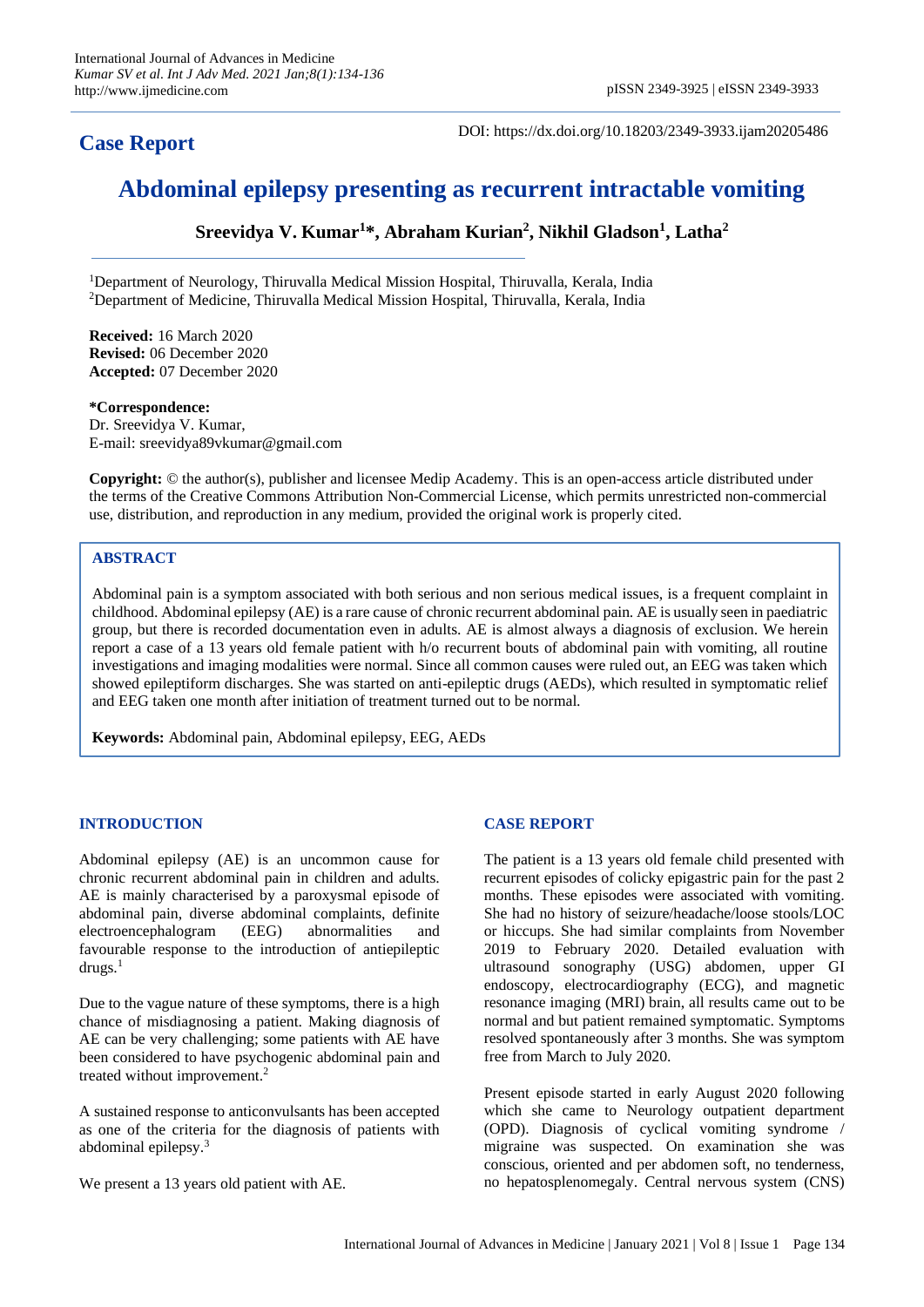examination showed showed normal higher mental function, cranial nerves, motor and sensory system.



**Figure 1: Generalised frontally dominant spike and slow wave discharge.**



**Figure 2: Generalised frontally dominant spike and slow wave discharge.**



**Figure 3: EEG taken after starting AED.**



**Figure 4: EEG taken after starting AED.**

There were no signs of meningeal irritation. She was managed initially with proton pump inhibitors (PPIs), antiemetics and anti-migraine medications, with no symptomatic relief. Psychiatric and OBG consultation were taken. At this point an epileptic etiology was suspected and EEG (Figure 1, 2) showed generalised spikes and wave discharge, then conclusive diagnosis of AE was made and she was started on Levipil and Oxcarbazepine. She got symptomatic relief after initiation of therapy and EEG became normal (Figure 3, 4) and is on regular OPD follow up.

#### **DISCUSSION**

AE is a rare disorder and considering the vague nature of its symptoms, it is usually unconsidered and often misdiagnosed/ missed from being diagnosed. It commonly occurs in the pediatric age group, but there is also documentation of its occurrence in adults.<sup>4</sup> Although many mechanisms have been outlined, the cause of AE still remain unclear. Some possible etiologies have been described, such as cortical malformations, cerebral astrocytoma, febrile seizures, neuroendocrine dysfunction and prematurity.<sup>5</sup> According to International league against epilepsy; AE are considered to be part of simple/complex partial seizures.<sup>3</sup> As AE is also a type of autonomic epilepsy it can also be associated with some autonomic phenomena co-relating with the episodes such as pallor or cold sweating.<sup>7</sup>

AE has variety of presenting symptoms. GI symptoms include paroxysmal pain, nausea, bloating and diarrhoea, whereas CNS symptoms can comprise of dizziness, lethargy, headache, confusion, syncope and transient blindness.<sup>3</sup> Although its abdominal symptoms may be similar to those of the irritable bowel syndrome, abdominal epilepsy may be distinguished from the latter condition by the presence of altered consciousness during some of the episodes, a tendency towards tiredness after an episode, and an abnormal EEG.8